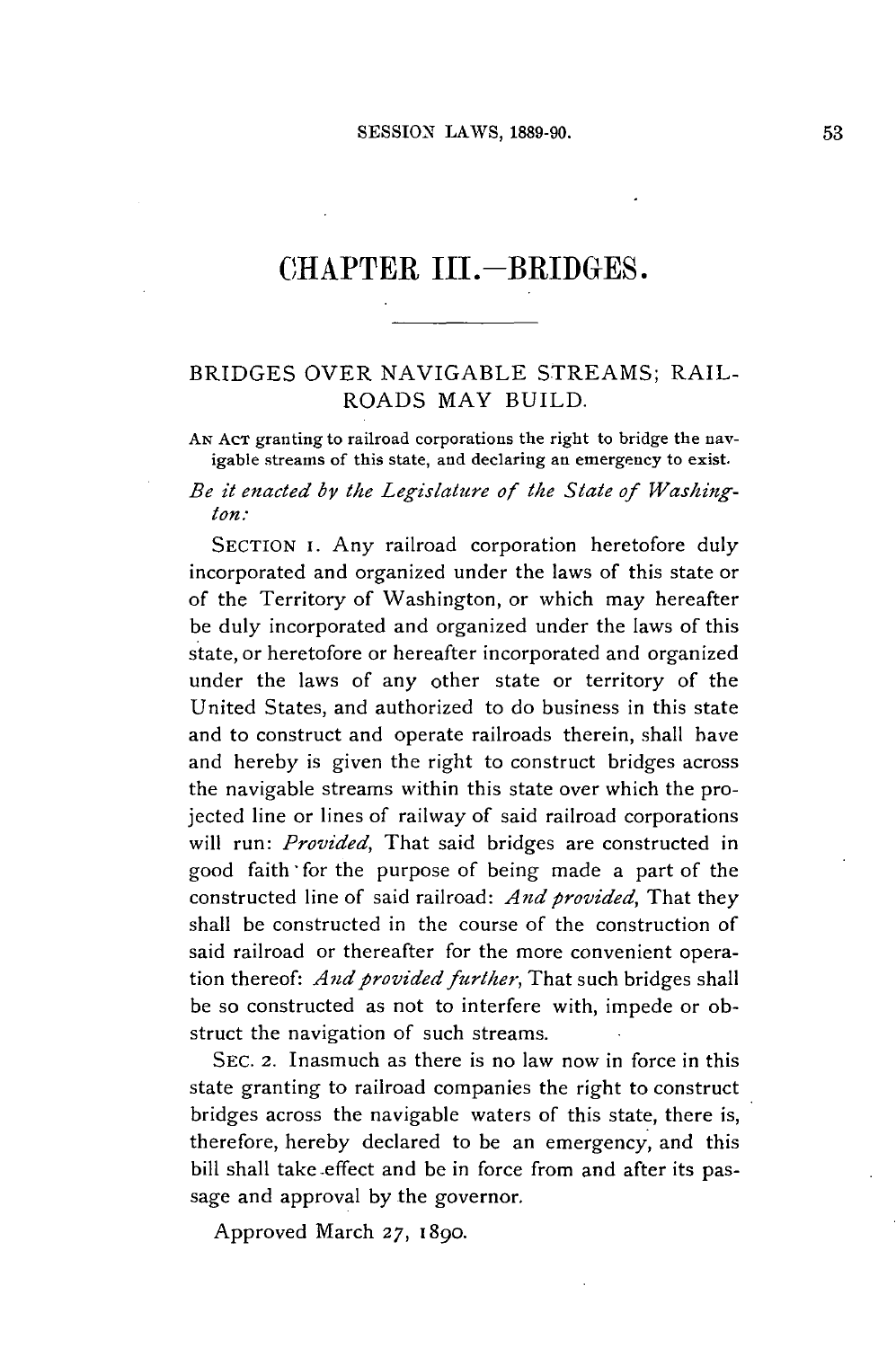## DRAW-BRIDGES; CITIES MAY ERECT OVER NAVIGABLE STREAMS.

**AN ACT** to authorize cities and incorporated towns to erect and maintain draw-bridges across navigable streams that flow through or penetrate the boundaries of such cities, and to authorize such cities and towns to grant franchises to persons and corporations to erect toll bridges across such navigable streams within the corporate limits of such cities and towns, and declaring an emergency.

## *Be it enacted by the Legislature of the State of Washington:*

**SECTION** I. It shall be lawful for cities and incorporated towns, and they are hereby authorized **by** their respective legislative bodies, to erect and maintain drawbridges across navigable streams that flow through or penetrate the boundaries of such cities or towns, when the public necessity requires it, or to grant franchises to persons or corporations to erect the same and charge tolls thereon.

**SEC. 2.** Whenever any common council of any city, or board of trustees of any incorporated town, desire to erect a draw-bridge across any navigable stream on any street, or to grant the privilege so to do to any corporation or individual under the provisions of this act, such boards or trustees or common council shall notify the **Notice to** board of commissioners of the county in which such city **sioners.** or incorporated town is situated of such purpose, and the precise point where such bridge is proposed to be located. Said board of commissioners shall, within ten days from the receipt of the notice, if in session, and if not in session, then within five days after the first day of the next regular or special session, designate the width of the draw to be made in such bridge, and the length of span necessary to permit the free flow of water: *Provided,* That in case any person or body shall deem itself or themselves aggrieved **by** the determination of the matter **Appeal. by** said board, an appeal shall be allowed to the superior court of the county, which court shall have power and jurisdiction to hear and determine the matter upon such further notice and on such testimony as it shall direct to be produced.

county commis-<br>sioners.